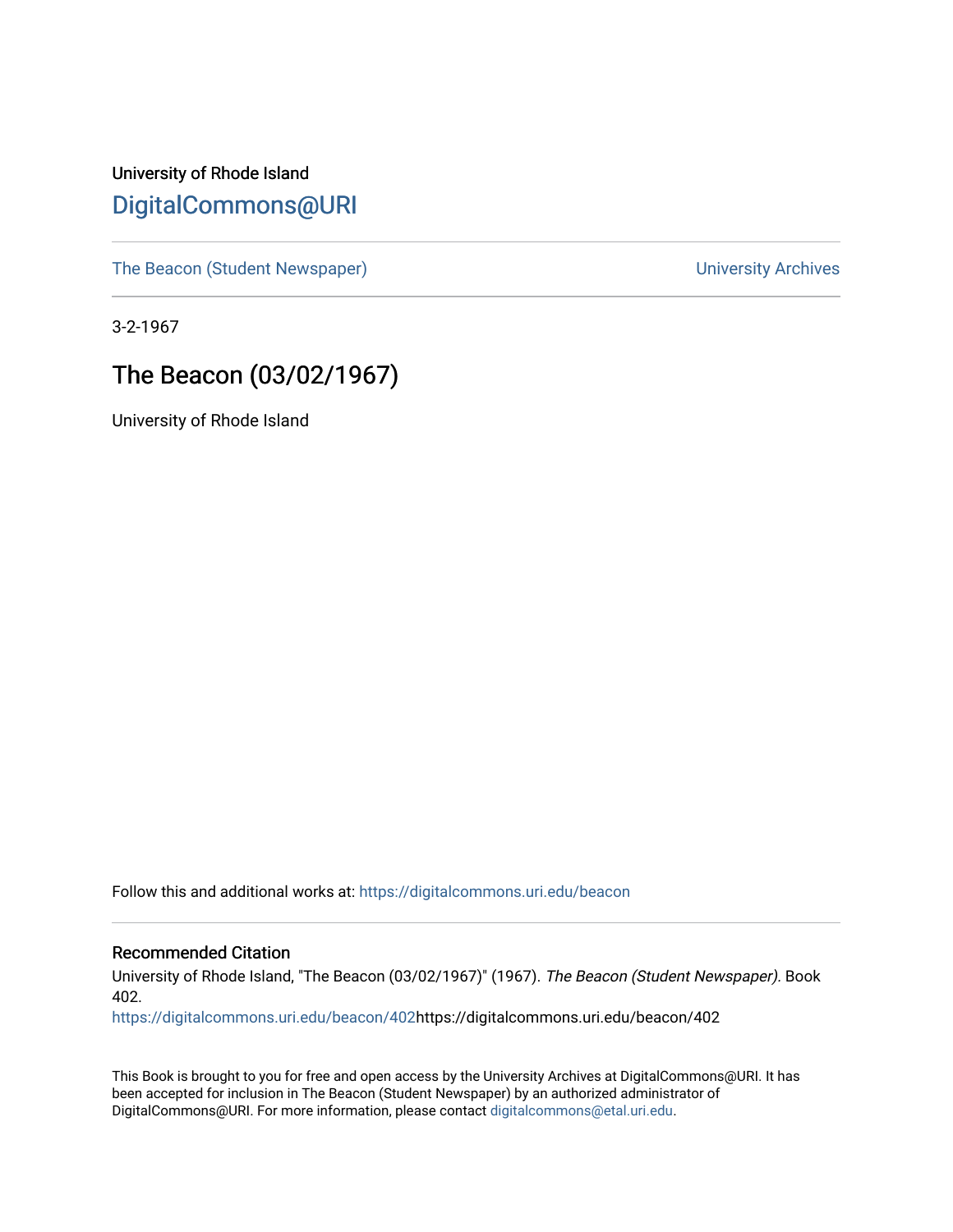# THEBEACON Extra Extra

#### KINGSTON, R. I.

THURSDAY, MARCH 2, 1967

**VOL. LXII NO. 18** 

# DR. HORN **RESIGNS**

### **F. Don James Seen Possible Stand-In**

The probability that Dr. F.<br>Don James, vice president of<br>the University of Rhode Island<br>for academic affairs, will take<br>over the reins of the university<br>as acting president, was raised by Dr. Francis H. Horn's letter of resignation.

Dr. Horn noted that there is<br>an "able acting president at<br>RIC, and our able academic vice<br>president, Dr. Don James, could<br>handle the situation at URI."

Dr. James came to URI in<br>August of 1965, when he was ap-<br>pointed Vice President for Aca-

(Continued on page 2)

### **Professor Cites Horn's Devotion**

#### by A Faculty Member

The resignation of Dr. Francis H. Horn from the University of Rhode Island is an occasion that evokes melancholy feelings. The loss of his active and inspiring leadership will be difficult to compensate.

His administration has been marked by innovation, expansion, and convulsive change. sion, and convulsive change.<br>This is as it should be, since his<br>tenure in office coincided with<br>the growing pains that brought<br>URI to the threshold of becoming an educational institution of<br>notable distinction. His achievements as the leader of our university are too obvious to dwell on.

What this occasion probably<br>calls for is an assessment of the<br>man's qualities as observed by man's qualities as observed by<br>this faculty member. As a teach-<br>er and administrator he brought<br>to URI a background of great<br>howledge seasoned with exper-<br>ience and tempered with prag-<br>matism. His devotion to the<br>land gran of education was a rare blend of<br>the vocational and the esthetic<br>best suited to URI's circumstances.

His vision of the direction<br>which the university should take<br>was sound and practical. Herman Eschenbacher, the historian<br>ran of land grant education in<br>Rhode Island, summed this vi-<br>sion best when he compared Dr.<br>Horn with

(Continued on page 2)



"I feel we should . . . resolve to encourage every Rhode Island youngster to extend the frontiers of his or her personal knowledge to the fullest extent possible so that every young man and woman, whatever his talents, will be able to confront successfully the demands of an unknown world of the future. By so doing, we in education fulfill our basic commitment to our State and to mankind." -Dr. Francis H. Horn

# **URI-RIC Matter Is Prime Reason**

Dr. Francis H. Horn, president of the University of Rhode Island, today announced his resignation from the post which he has held for more than nine years.

Although the resignation will become formally effective on Aug. 31, Dr. Horn will be on leave of absence in the rank of professor for an additional year to protect his state retirement rights.

It was announced to the faculty at a special meeting held in<br>Edwards Auditorium at 10 a.m. today

Dr. Horn, in a "Dear George" Francisco de la Francisco de la Francisco de la Francisco de la Board of Trustees, citado tivo<br>Board of Trustees, citado tivo<br>Francisco de Board of Trustees, citado tivo URI

His primary reason, he said,<br>was to clear the way for the<br>trustees to decide on the future<br>relations of URI and Rhode Island College.

Dr. Horn's view is that Rhode Island cannot afford two univer-<br>sities and that URI and RIC Dr. Eshould be merged as a single reins of institution with separate cam-

Dr. Horn's resignation was ac-<br>
or Br. Horn had sought the Dem-<br>
cepted Wednesday by the Board<br>
of Trustees of State Colleges the Congressional seat left va-<br>
of Trustees of State Colleges the Congressional seat left va-<br> to receive it and withdrew from the contest.

During the period after his<br>departure from the post and be-<br>fore his resignation from the<br>system becomes effective a<br>year later, the spokesman said,<br>Dr. Horn will be on call as a<br>consultant.

In his letter of resignation,<br>IDr. Horn suggested that Dr. F.<br>Don James, academic vice president, "could handle the situa-<br>tion at URI" so that the trustees<br>"would not be rushed into a<br>hasty decision" in the URI-RIC<br>natter

Frances.<br>
Dr. Horn, who took over the<br>
reins of administering URI from<br>
Dr. Carl R. Woodward, president emeritus, in 1958, listed<br>
three reasons for his decision to

His departure, he said, will three reasons for his decision to<br>His departure, he said, will three reasons for his decision to<br>clear the way for the trustees resign.<br>to make their decision without Besides the matter of the

ties,<br>
After receiving Dr. Horn's let-<br>
ter, Mr. Kelsey said that Dr.<br>
Horn's "years as president of<br>
URI have embraced a magni-<br>
tude of change in public higher<br>
education that has engendered a<br>
host of difficult problems

# **Text of Resignation**

The following is the connuo as a university president  $\begin{bmatrix} 18 \\ 100 \end{bmatrix}$ . The following is the connuo as a university president of the connect defined following the connect of the connect of the connect of the connect